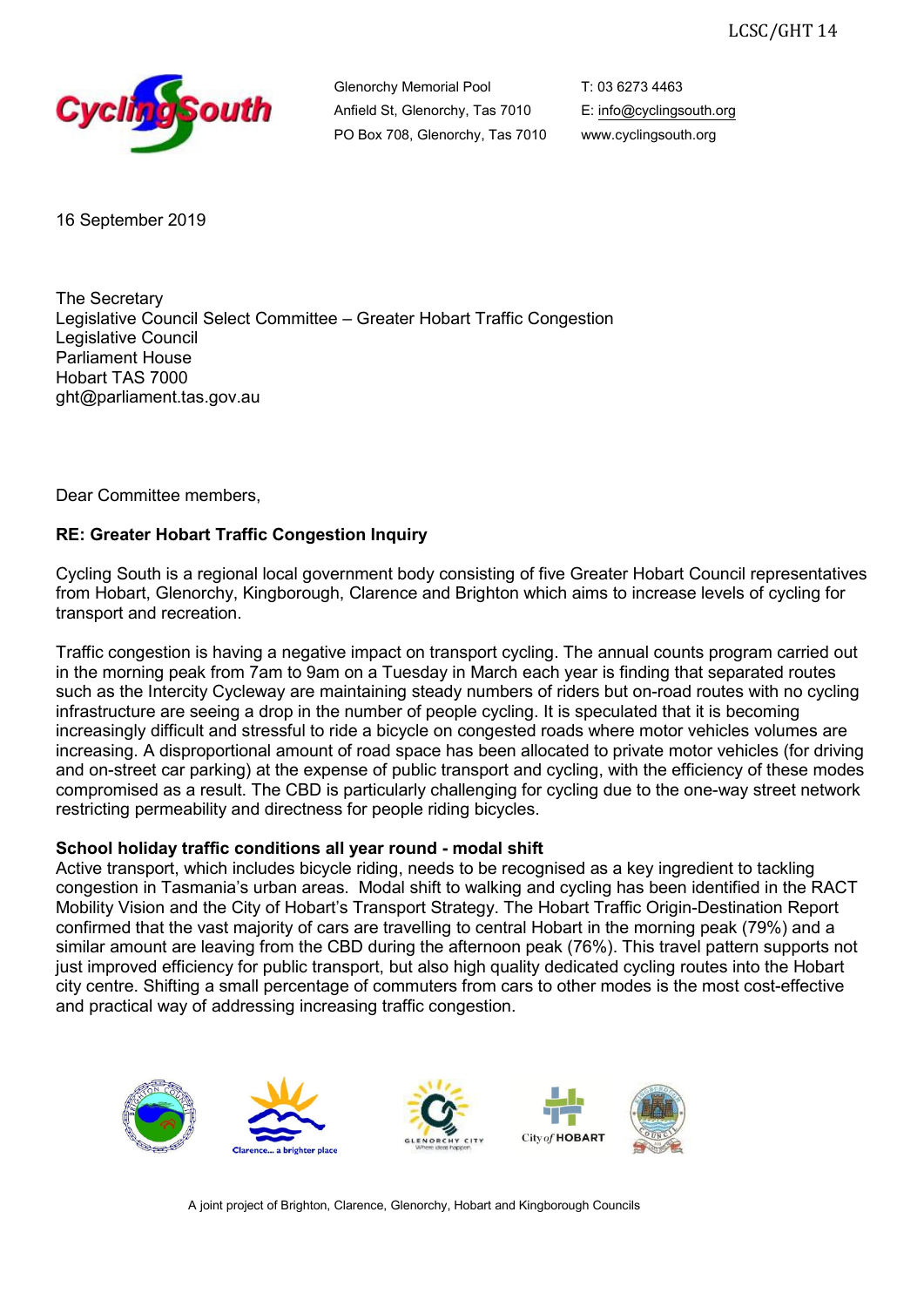### **Getting more people cycling**

Currently the policies and guidelines around developing urban cycling networks are geared towards improving safety and conditions for 'Enthused and Confident' riders in the form of painted on-road bike lanes and sealed shoulders. Research carried out by Roger Geller in Portland found that the strong and confident riders only make up around 8% of the population but there is a much larger portion of people 'Interested but concerned' who would like to ride but are afraid of traffic and concerned for their safety on the available infrastructure where there is no separation from motor vehicles. Unless the bar is raised on the quality of cycling infrastructure provided, it will be very difficult to achieve modal shift to cycling from the broader population.



*Roger Geller – 4 types of transportational cyclists*

Even when there are shared paths, they invariably transition onto roadways (eg: Hobart Rivulet Track) and don't function well for cycling when there is high pedestrian use (eg: Morrison St). In order to provide suitable infrastructure so that the "interested but concerned group" can make journeys by bicycle, separated cycleways are essential.

### **Separated cycleways in high congestion areas**

Cities around the world are implementing a network of separated cycleways to tackle traffic congestion, offer transport choices and make it easier for people to get out of cars and onto bicycles for short and medium-length trips. Separated cycleways have physical barriers (such as bollards, planter boxes or kerbing) between people riding bicycles and motor vehicles, and are suited to all ages and abilities. The advent of e-bikes addresses issues of topography as they eliminate the effort required to ride up hills and increase the distance that people can ride.

### **Recommendations**

In order to achieve modal shift to cycling Cycling South makes the following recommendations:

### **1. Strategy: Revise the Principal Urban Cycling Network Plan for Hobart (PUCN)**

Ensure the plan identifies separated cycling routes into the Hobart CBD from the south (Battery Point walkway), east (Tasman Highway corridor including the Tasman Bridge), west (Collins St) and north (Elizabeth St) as well as a CBD loop of bi-directional separated cycleways to overcome the barrier the one-way street system has on direct and convenient cycling in the city. The Tasmanian Bicycle Council produced a Separated Cycleways Plan for Hobart which identified a core grid of cycle routes in the CBD that connects UTAS sites, major employers and retail areas. The loop, comprised of bi-directional separated cycleways, identified Campbell St, Melville St, Harrington St and Collins St. A modified version of the Separated Cycleways Plan route map is included in this submission.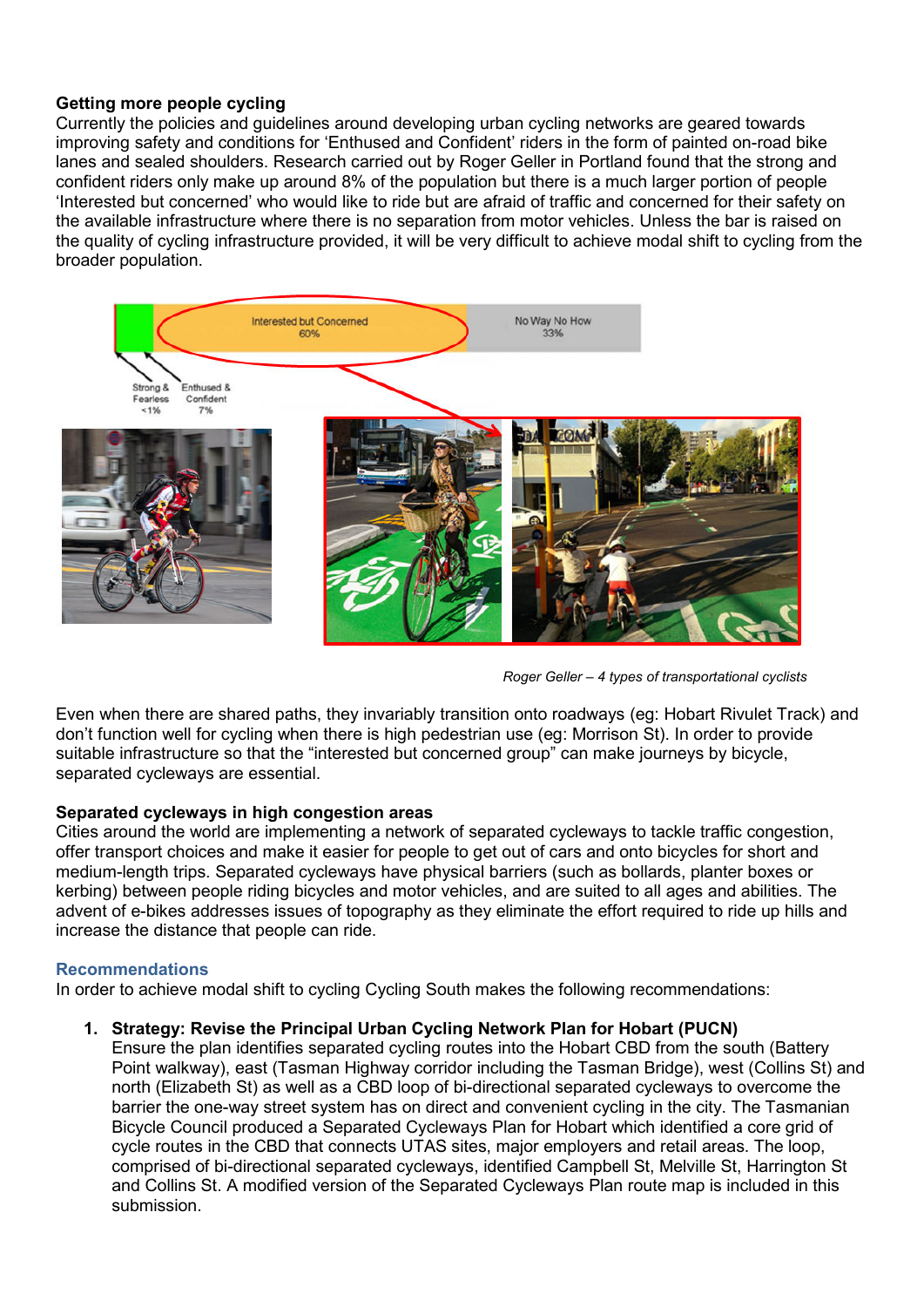

#### 2. **Funding: Provide a grant for the CBD separated cycleways and establish an annual on-going cycling infrastructure fund (matched 50:50 by local government) for other cycling routes on the PUCN.**

The installation of separated cycleways in the Hobart CBD will require alterations to the streetscape, including relocating kerbs and poles and is likely to cost around \$4 - \$5 million to complete the core network. This is a relatively cost-effective treatment for tackling congestion that should not be left solely to Hobart rate payers to fund. Funding from the State Government to install the separated cycleway network will allow implementation within a short time frame.

Beyond the core CBD separated cycleway network an annual and on-going funding program is required to extend the cycling network into the suburbs. Local government has traditionally been the main driver for developing cycling routes in municipalities and a consistent matched funding program is required to give Councils lead time to scope projects and get them 'shovel-ready'. Without a committed annual funding program, local government is not going to commit resources to planning cycling infrastructure when matching funding is sporadic and unreliable.

### **3. Safety: Implement safety improvements for Active Transport modes**

To increase the attractiveness of walking and cycling, speed zones of 30kph zones should be implemented in the CBD. Increased enforcement of red light running and intersection blocking by motor vehicles and distracted driving will also help create a walking and cycling-friendly environment.

### **4. Efficiency & convenience: Improve Level of Service provision for active transport**

One of the challenges for providing efficient and attractive walking and cycling routes is the barrier that road crossings present. Invariably the amount of green time given to crossing roads on a signalised crossing is much shorter than the green time given to motor vehicles travelling parallel in the same direction. Arterial walking and cycling routes need to be given increased priority at intersections where they are parallel to arterial roads in the form of: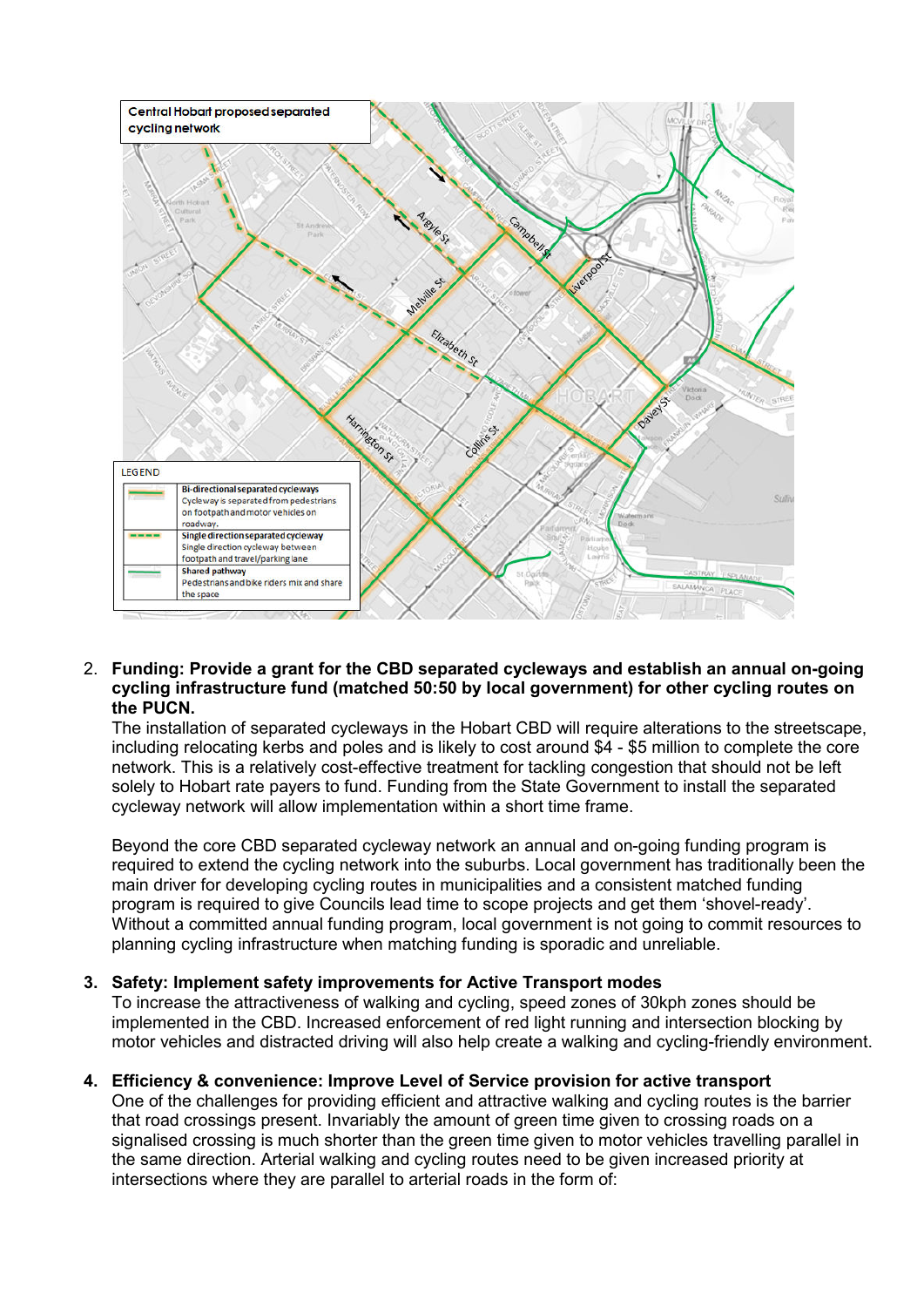- Automated green time (where the green pedestrian signal activates without a button being pressed). Suitable treatment for routes with long green times for the parallel traffic lanes (eg: Macquarie and Davey Streets, Sandy Bay Road at Drysdale Ave).
- Extended green time (where the pedestrian signal remains green for at least 50% of the traffic signal cycle time or longer before the red signal starts to blink or countdown timers commence.

For example the Evans St/Davey St crossing where the Intercity Cycleway enters the waterfront area is one of the busiest cycling routes into the city. In March 2015 a manual survey was carried out at the intersection for 2 hours in the morning peak which found that 240 people crossed the road at Evans St (63%) while 140 motor vehicles turned from Davey St into Evans St (36%). At the time Davey St motor vehicles had a 90 second green time while the parallel shared path had a 4 second green time, and only if the crossing signals were activated prior to the signals changing. The level of service was incredibly low and resulted in high levels of non-compliance with the red signals.



*Example of* 

*arterial cycling traffic being unfairly disadvantaged by signals at crossing. The onus should be on left turning vehicles to give way to people on the crossing in accord with the road rules, rather than limiting crossing time for cyclists and pedestrians.* 

Where busy roads need to be crossed, pedestrians and riders usually have a long wait time before the crossing signals activate and when they finally do get a chance to cross, the time to complete the crossing is insufficient. Busy roads cut off communities and discourage even short journeys by foot or bicycle. Improved provision at busy road crossings should include:

- Complete crossings at signalised intersections (where the crossing can be completed in a single phase rather than a part-way crossing where people must wait in an island in the centre of the road for a complete traffic signal cycle before they can complete their crossing).
- Advanced green pedestrian signal (where people can get part way across the road before motor vehicles start moving, which also makes them more visible to drivers).
- Wombat crossings (zebra crossing on a speed hump) should be recognised as a legitimate treatment to give priority to people over motor vehicles in lower speed environments around shopping areas and schools. There has been resistance to using wombat crossings due to historic problems of drivers not stopping at zebra crossings but the trial installation of a wombat crossing on Hill St, West Hobart, has been met favourably by the community.



*Hill St West Hobart – before After wombat crossing installed – February 2019*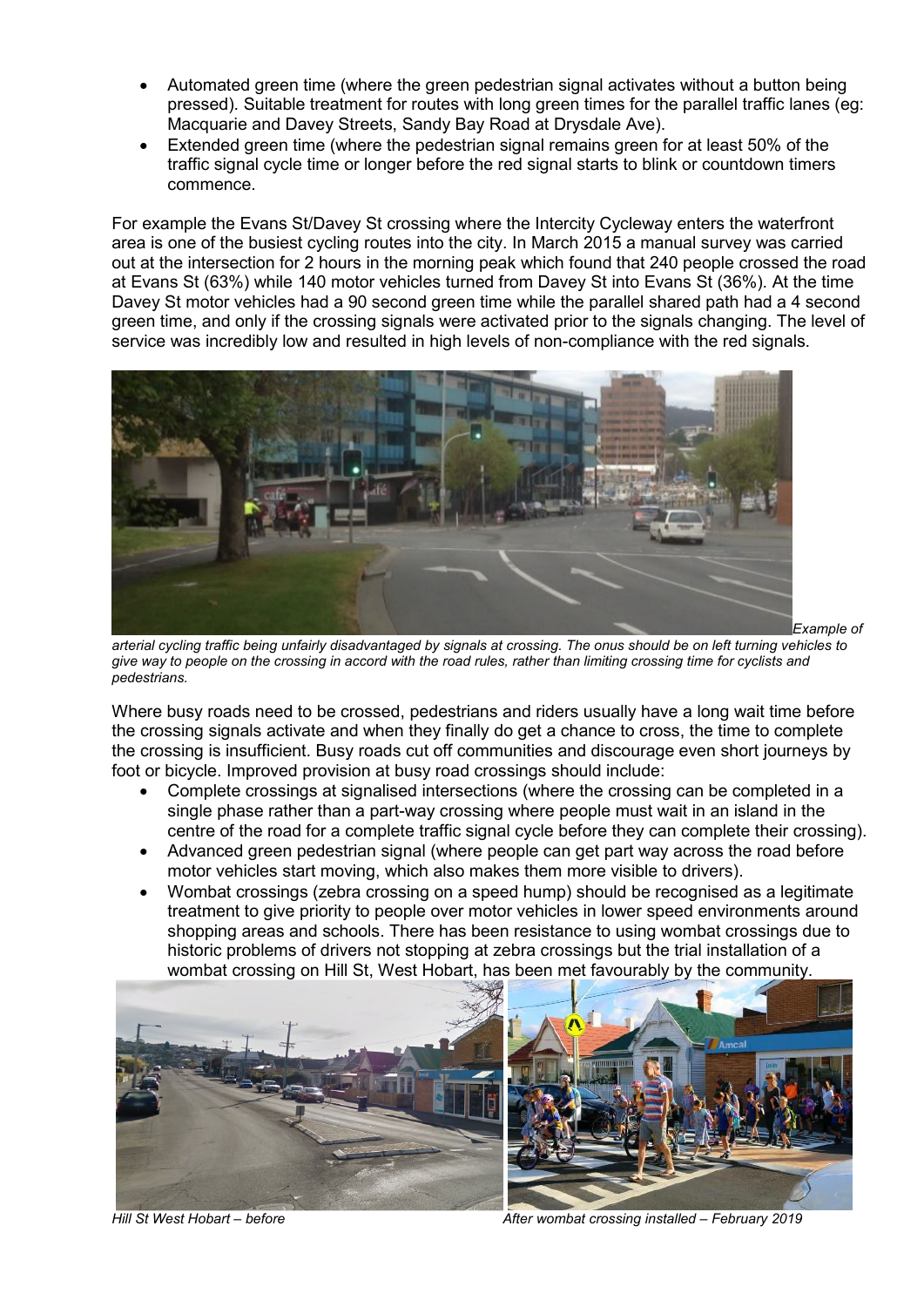# **5. Policy: Integrate with public transport:**

There should be a commitment to provide undercover bicycle parking and shelter for pedestrians at major transit hubs. At stops on major bus routes a minimum of one bicycle parking rail should be provided.



*Example of undercover public bike parking at transit hub* 

There are times when it is useful to be able to take a bicycle on a bus due to a breakdown, poor weather or multi-modal trip but even when buses are virtually empty, it is not possible to catch a bus with a bicycle in Tasmania. A conditional trial to allow bicycles on low-floor buses which have a cleared area behind the driver for prams, wheelchairs, bulky items and bikes and at the discretion of the driver, based on how crowded the bus is. This is a good way to gaining understanding of the level of demand for taking bikes on buses in Tasmania's major cities and is low cost as it would only require installation of straps to secure bikes (as well as prams and wheelchairs) along with a change in policy.



*Example of space for wheelchairs and prams with straps to secure them.* 

### **6. Planning: Amend Statewide Planning Scheme to incorporate end of trip facilities**

Providing secure bicycle parking in multi-unit residential developments and showers and lockers in addition to bike parking within all large commercial developments is essential if people are to consider alternatives to using private motor vehicles. Active transport can be in the form of walking, jogging, scooting, kayaking and cycling and provision needs to be made for storage of equipment and changing clothes. All new buildings and retrofitted buildings must be required to provide end of trip facilities.

Planning schemes have formulas for the number of car parking spaces that must be provided in new developments or change of use, which lacks the flexibility to consider other ways to alleviate car parking demand, which helps to generate traffic congestions. Providing bicycle parking as an alternative to car parking and locating a development on a public transport or active transport route should allow for an offset in the number of car parking spaces provided under the planning scheme.

Traffic congestion presents opportunities for shifting priorities in funding and road space to other more space efficient modes of travel. A clear policy that values the movement of people along road corridors in the form of travel lanes, bus lanes, footpaths and separated cycleways over the storage of private motor